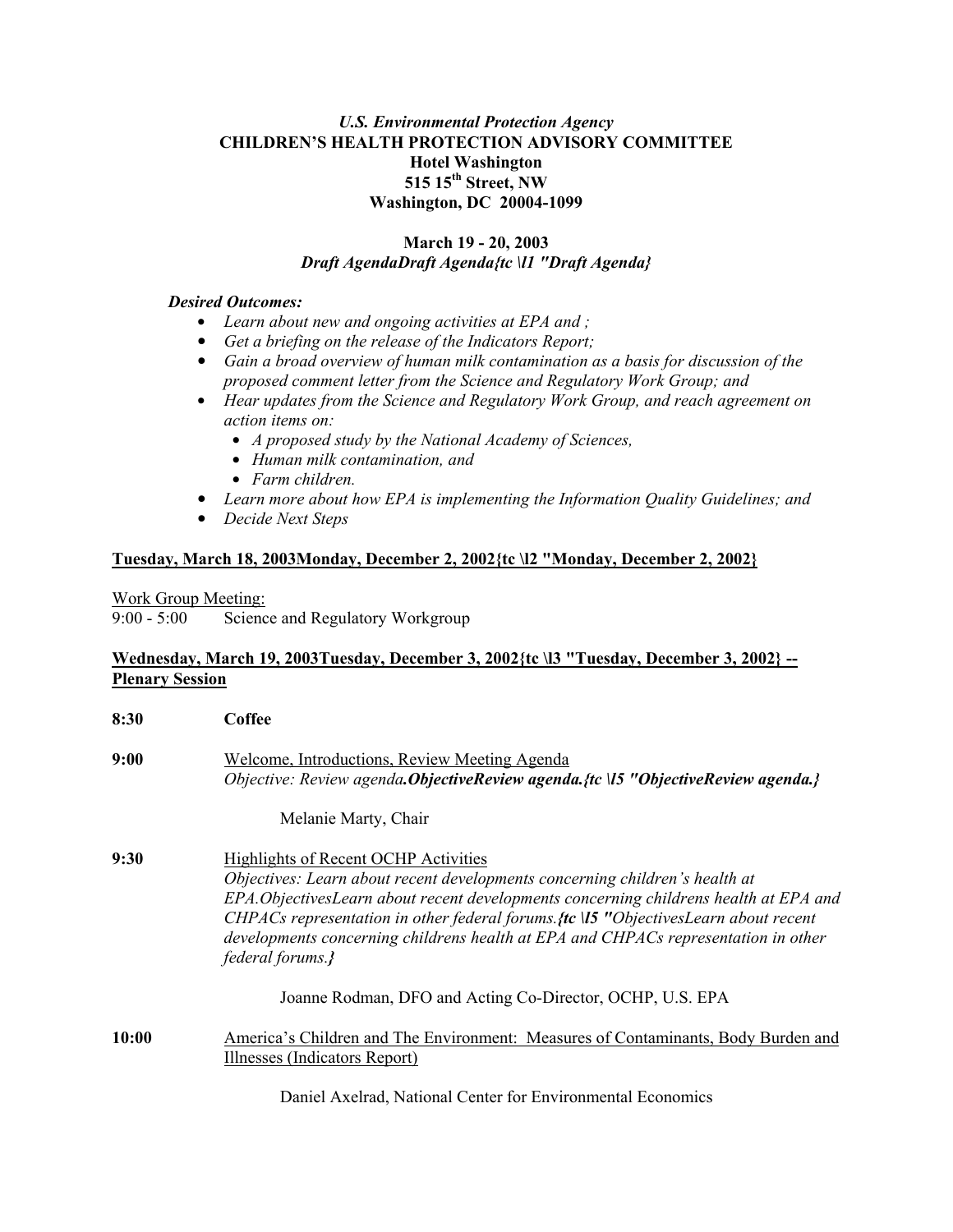| Office of Policy, Economics, and Innovation, U.S. EPA |
|-------------------------------------------------------|
| Ed Chu, OCHP, U.S. EPA                                |

| 10:30 | <b>Break</b>                                                                                                                                                                                                                                                                          |  |
|-------|---------------------------------------------------------------------------------------------------------------------------------------------------------------------------------------------------------------------------------------------------------------------------------------|--|
| 10:45 | Panel Discussion: Human Milk Contamination<br>Objectives: Learn more about the issues to inform the Committee's review of a draft<br>comment letter from the Science and Regulatory Work Group.                                                                                       |  |
|       | Judy LaKind, LaKind Associates LLP<br>Donald Mattison, NICHD/NIH                                                                                                                                                                                                                      |  |
|       | Richard Y. Wang, National Center for Environmental Health, CDC                                                                                                                                                                                                                        |  |
| 12:15 | Lunch (on your own)                                                                                                                                                                                                                                                                   |  |
| 1:30  | Science and Regulatory Workgroup Report<br>Objectives: Receive updates on workgroup activities and reach agreement on any action<br>items. Possible topics include:<br>• A proposed study by the National Academy of Sciences,<br>• Human milk contamination, and<br>• Farm children. |  |
|       | Melanie Marty and Daniel Goldstein, Science Workgroup Co-Chairs                                                                                                                                                                                                                       |  |
| 2:30  | <b>Break</b>                                                                                                                                                                                                                                                                          |  |
| 3:00  | Science and Regulatory Workgroup Report [continued]                                                                                                                                                                                                                                   |  |
| 4:45  | <b>Public Comment</b>                                                                                                                                                                                                                                                                 |  |
| 5:00  | <b>Adjourn for the Day</b>                                                                                                                                                                                                                                                            |  |
|       | Thursday, March 20, 2003                                                                                                                                                                                                                                                              |  |
| 8:30  | <b>Coffee</b>                                                                                                                                                                                                                                                                         |  |
| 9:00  | Discussion of Day One<br>Objective: Reflect on previous day and review agenda. Discuss any carry over items.                                                                                                                                                                          |  |
| 9:15  | Panel Presentation: Information Quality Guidelines<br>Objectives: Learn more about the new information quality guidelines and what EPA is<br>doing to implement them.                                                                                                                 |  |
|       | Evangeline Cummings, Office of Environmental Information, U.S. EPA                                                                                                                                                                                                                    |  |
| 10:15 | <b>Break</b>                                                                                                                                                                                                                                                                          |  |
| 10:30 | Discuss and Agree on Recommendation Letters and Other Action Items<br>Objectives: Discuss remaining issues and reach agreement on possible comment letters:                                                                                                                           |  |